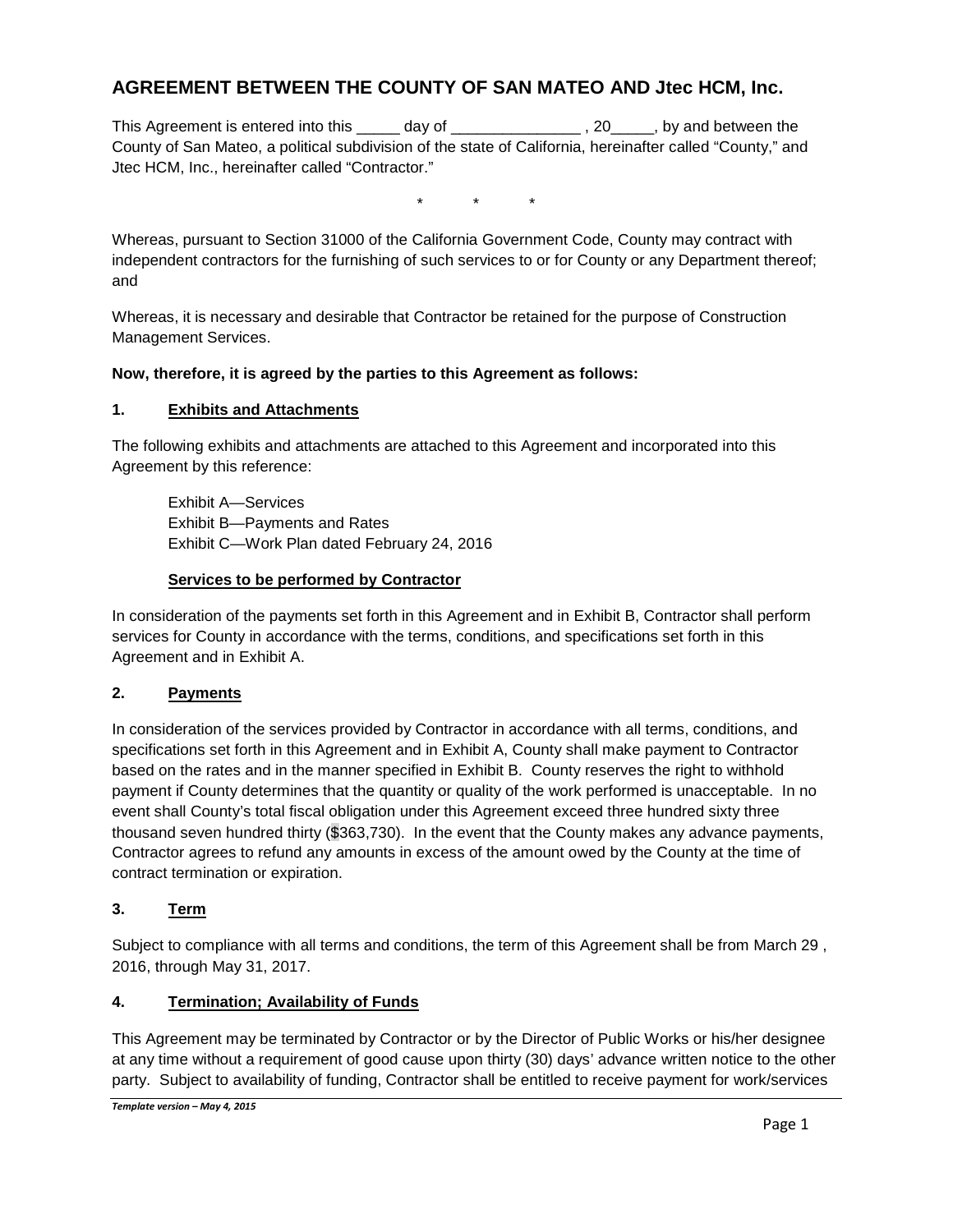provided prior to termination of the Agreement. Such payment shall be that prorated portion of the full payment determined by comparing the work/services actually completed to the work/services required by the Agreement.

County may terminate this Agreement or a portion of the services referenced in the Attachments and Exhibits based upon the unavailability of Federal, State, or County funds by providing written notice to Contractor as soon as is reasonably possible after County learns of said unavailability of outside funding.

# **5. Contract Materials**

At the end of this Agreement, or in the event of termination, all finished or unfinished documents, data, studies, maps, photographs, reports, and other written materials (collectively referred to as "contract materials") prepared by Contractor under this Agreement shall become the property of County and shall be promptly delivered to County. Upon termination, Contractor may make and retain a copy of such contract materials if permitted by law.

## **6. Relationship of Parties**

Contractor agrees and understands that the work/services performed under this Agreement are performed as an independent contractor and not as an employee of County and that neither Contractor nor its employees acquire any of the rights, privileges, powers, or advantages of County employees.

## 7. **Hold Harmless**

#### **a. General Hold Harmless**

Contractor shall indemnify and save harmless County and its officers, agents, employees, and servants from all claims, suits, or actions of every name, kind, and description resulting from this Agreement, the performance of any work or services required of Contractor under this Agreement, or payments made pursuant to this Agreement brought for, or on account of, any of the following:

- (A) injuries to or death of any person, including Contractor or its employees/officers/agents;
- (B) damage to any property of any kind whatsoever and to whomsoever belonging;

(C) any sanctions, penalties, or claims of damages resulting from Contractor's failure to comply, if applicable, with the requirements set forth in the Health Insurance Portability and Accountability Act of 1996 (HIPAA) and all Federal regulations promulgated thereunder, as amended; or

(D) any other loss or cost, including but not limited to that caused by the concurrent active or passive negligence of County and/or its officers, agents, employees, or servants. However, Contractor's duty to indemnify and save harmless under this Section shall not apply to injuries or damage for which County has been found in a court of competent jurisdiction to be solely liable by reason of its own negligence or willful misconduct.

The duty of Contractor to indemnify and save harmless as set forth by this Section shall include the duty to defend as set forth in Section 2778 of the California Civil Code.

Notwithstanding anything in this Section to the contrary, Contractor will have no obligation or liability to County under this Section to the extent any otherwise covered claim is based upon: (a) any aspects of the services under this Agreement which have been modified by or for County (other than modification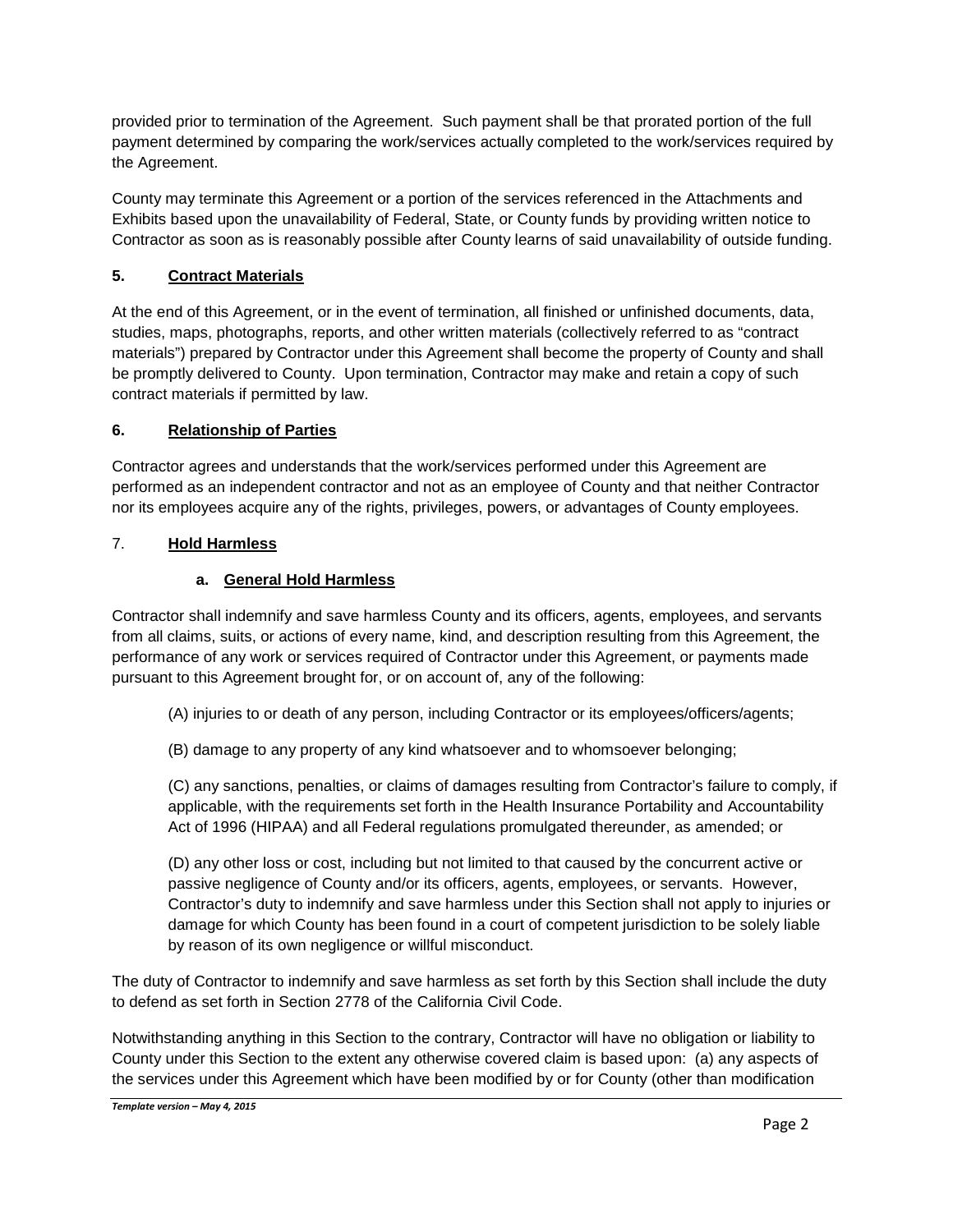performed by, or at the direction of, Contractor) in such a way as to cause the alleged infringement at issue; and/or (b) any aspects of the services under this Agreement which have been used by County in a manner prohibited by this Agreement.

The duty of Contractor to indemnify and save harmless as set forth by this Section shall include the duty to defend as set forth in Section 2778 of the California Civil Code.

# **8. Assignability and Subcontracting**

Contractor shall not assign this Agreement or any portion of it to a third party or subcontract with a third party to provide services required by Contractor under this Agreement without the prior written consent of County. Any such assignment or subcontract without County's prior written consent shall give County the right to automatically and immediately terminate this Agreement without penalty or advance notice.

## **9. Insurance**

# **a. General Requirements**

Contractor shall not commence work or be required to commence work under this Agreement unless and until all insurance required under this Section has been obtained and such insurance has been approved by County's Risk Management, and Contractor shall use diligence to obtain such insurance and to obtain such approval. Contractor shall furnish County with certificates of insurance evidencing the required coverage, and there shall be a specific contractual liability endorsement extending Contractor's coverage to include the contractual liability assumed by Contractor pursuant to this Agreement. These certificates shall specify or be endorsed to provide that thirty (30) days' notice must be given, in writing, to County of any pending change in the limits of liability or of any cancellation or modification of the policy.

# **b. Workers' Compensation and Employer's Liability Insurance**

Contractor shall have in effect during the entire term of this Agreement workers' compensation and employer's liability insurance providing full statutory coverage. In signing this Agreement, Contractor certifies, as required by Section 1861 of the California Labor Code, that (a) it is aware of the provisions of Section 3700 of the California Labor Code, which require every employer to be insured against liability for workers' compensation or to undertake self-insurance in accordance with the provisions of the Labor Code, and (b) it will comply with such provisions before commencing the performance of work under this Agreement.

## **c. Liability Insurance**

Contractor shall take out and maintain during the term of this Agreement such bodily injury liability and property damage liability insurance as shall protect Contractor and all of its employees/officers/agents while performing work covered by this Agreement from any and all claims for damages for bodily injury, including accidental death, as well as any and all claims for property damage which may arise from Contractor's operations under this Agreement, whether such operations be by Contractor, any subcontractor, anyone directly or indirectly employed by either of them, or an agent of either of them. Such insurance shall be combined single limit bodily injury and property damage for each occurrence and shall not be less than the amounts specified below:

☒ Comprehensive General Liability… \$1,000,000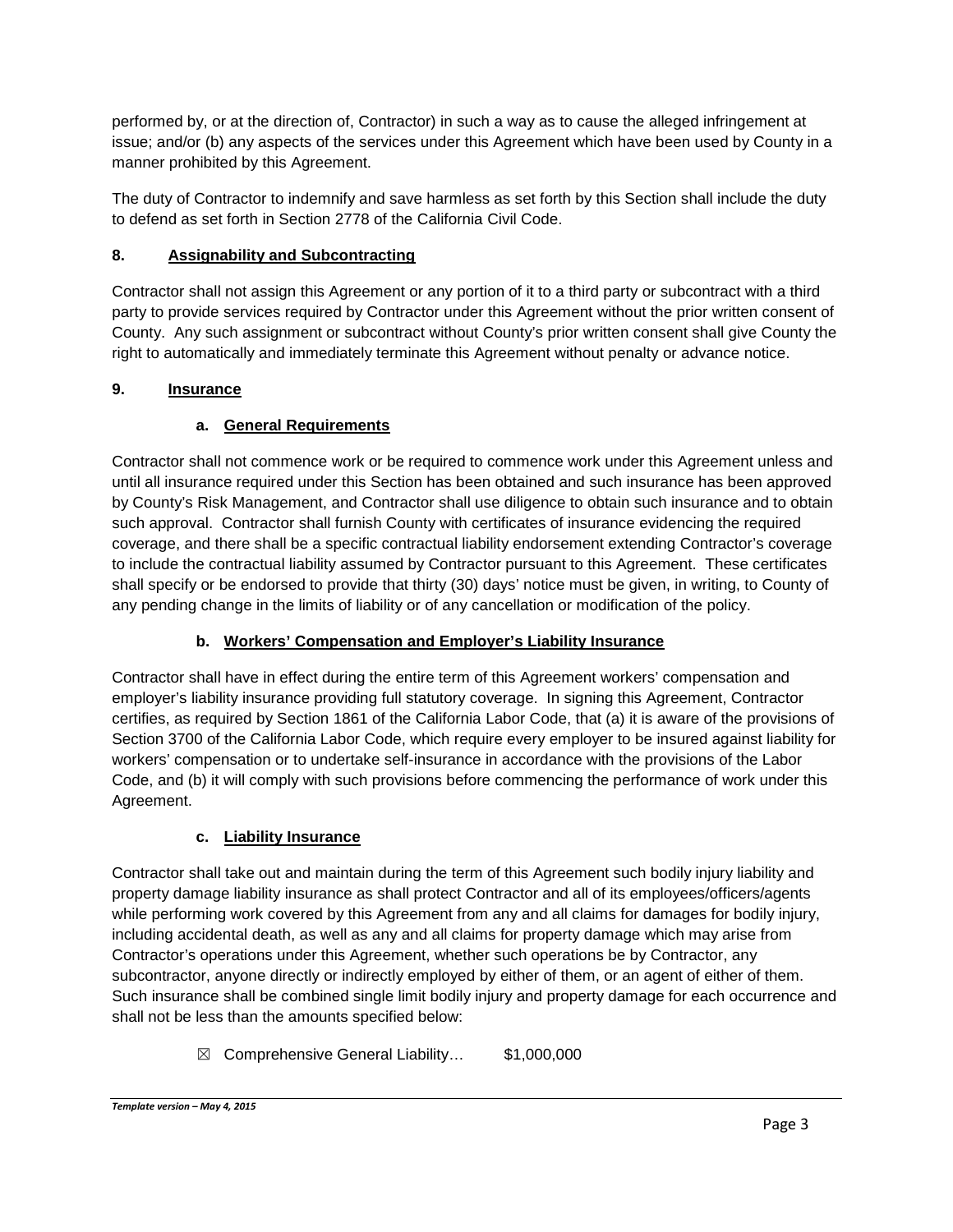(Applies to all agreements)

☐ Motor Vehicle Liability Insurance… \$1,000,000

(To be checked if motor vehicle used in performing services)

☐ Professional Liability………………. \$1,000,000

(To be checked if Contractor is a licensed professional)

County and its officers, agents, employees, and servants shall be named as additional insured on any such policies of insurance, which shall also contain a provision that (a) the insurance afforded thereby to County and its officers, agents, employees, and servants shall be primary insurance to the full limits of liability of the policy and (b) if the County or its officers, agents, employees, and servants have other insurance against the loss covered by such a policy, such other insurance shall be excess insurance only.

In the event of the breach of any provision of this Section, or in the event any notice is received which indicates any required insurance coverage will be diminished or canceled, County, at its option, may, notwithstanding any other provision of this Agreement to the contrary, immediately declare a material breach of this Agreement and suspend all further work and payment pursuant to this Agreement.

# **10. Compliance With Laws**

All services to be performed by Contractor pursuant to this Agreement shall be performed in accordance with all applicable Federal, State, County, and municipal laws, ordinances, and regulations, including but not limited to the Health Insurance Portability and Accountability Act of 1996 (HIPAA) and the Federal Regulations promulgated thereunder, as amended (if applicable), the Business Associate requirements set forth in Attachment H (if attached), the Americans with Disabilities Act of 1990, as amended, and Section 504 of the Rehabilitation Act of 1973, which prohibits discrimination on the basis of disability in programs and activities receiving any Federal or County financial assistance. Such services shall also be performed in accordance with all applicable ordinances and regulations, including but not limited to appropriate licensure, certification regulations, provisions pertaining to confidentiality of records, and applicable quality assurance regulations. In the event of a conflict between the terms of this Agreement and any applicable State, Federal, County, or municipal law or regulation, the requirements of the applicable law or regulation will take precedence over the requirements set forth in this Agreement.

Contractor will timely and accurately complete, sign, and submit all necessary documentation of compliance.

## **11. Non-Discrimination and Other Requirements**

## **a. General Non-discrimination**

No person shall be denied any services provided pursuant to this Agreement (except as limited by the scope of services) on the grounds of race, color, national origin, ancestry, age, disability (physical or mental), sex, sexual orientation, gender identity, marital or domestic partner status, religion, political beliefs or affiliation, familial or parental status (including pregnancy), medical condition (cancer-related), military service, or genetic information.

# **b. Equal Employment Opportunity**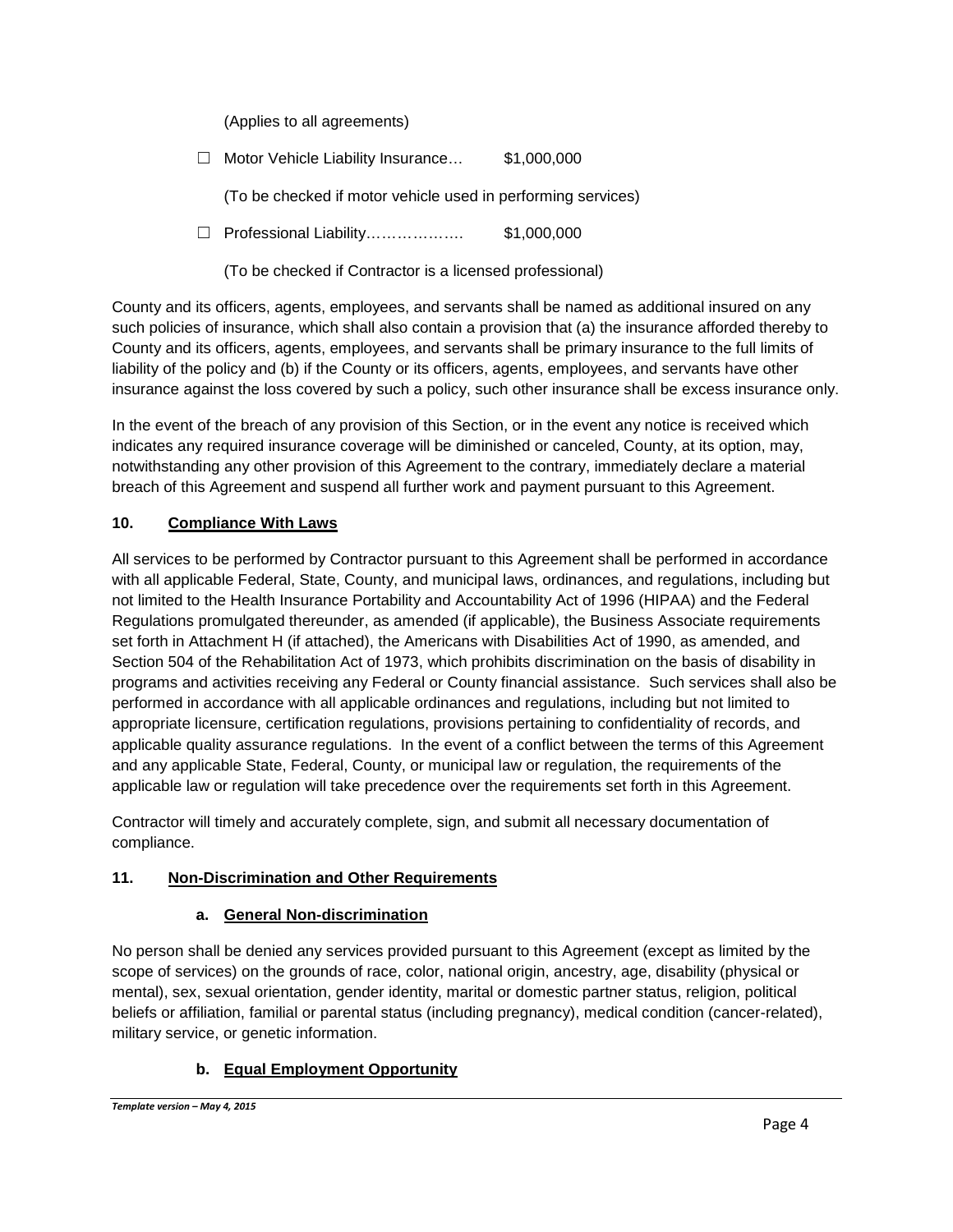Contractor shall ensure equal employment opportunity based on objective standards of recruitment, classification, selection, promotion, compensation, performance evaluation, and management relations for all employees under this Agreement. Contractor's equal employment policies shall be made available to County upon request.

# **c. Section 504 of the Rehabilitation Act of 1973**

Contractor shall comply with Section 504 of the Rehabilitation Act of 1973, as amended, which provides that no otherwise qualified individual with a disability shall, solely by reason of a disability, be excluded from the participation in, be denied the benefits of, or be subjected to discrimination in the performance of any services this Agreement. This Section applies only to contractors who are providing services to members of the public under this Agreement.

## **d. Compliance with County's Equal Benefits Ordinance**

With respect to the provision of benefits to its employees, Contractor shall comply with Chapter 2.84 of the County Ordinance Code, which prohibits contractors from discriminating in the provision of employee benefits between an employee with a domestic partner and an employee with a spouse. In order to meet the requirements of Chapter 2.84, Contractor must certify which of the following statements is/are accurate:

- $\boxtimes$  Contractor complies with Chapter 2.84 by offering the same benefits to its employees with spouses and its employees with domestic partners.
- $\Box$  Contractor complies with Chapter 2.84 by offering, in the case where the same benefits are not offered to its employees with spouses and its employees with domestic partners, a cash payment to an employee with a domestic partner that is equal to Contractor's cost of providing the benefit to an employee with a spouse.
- $\Box$  Contractor is exempt from having to comply with Chapter 2.84 because it has no employees or does not provide benefits to employees' spouses.
- $\Box$  Contractor does not comply with Chapter 2.84, and a waiver must be sought.

## **e. Discrimination Against Individuals with Disabilities**

The nondiscrimination requirements of 41 C.F.R. 60-741.5(a) are incorporated into this Agreement as if fully set forth here, and Contractor and any subcontractor shall abide by the requirements of 41 C.F.R. 60–741.5(a). This regulation prohibits discrimination against qualified individuals on the basis of disability and requires affirmative action by covered prime contractors and subcontractors to employ and advance in employment qualified individuals with disabilities.

## **f. History of Discrimination**

Contractor must check one of the two following options, and by executing this Agreement, Contractor certifies that the option selected is accurate:

 $\Box$  No finding of discrimination has been issued in the past 365 days against Contractor by the Equal Employment Opportunity Commission, Fair Employment and Housing Commission, or any other investigative entity.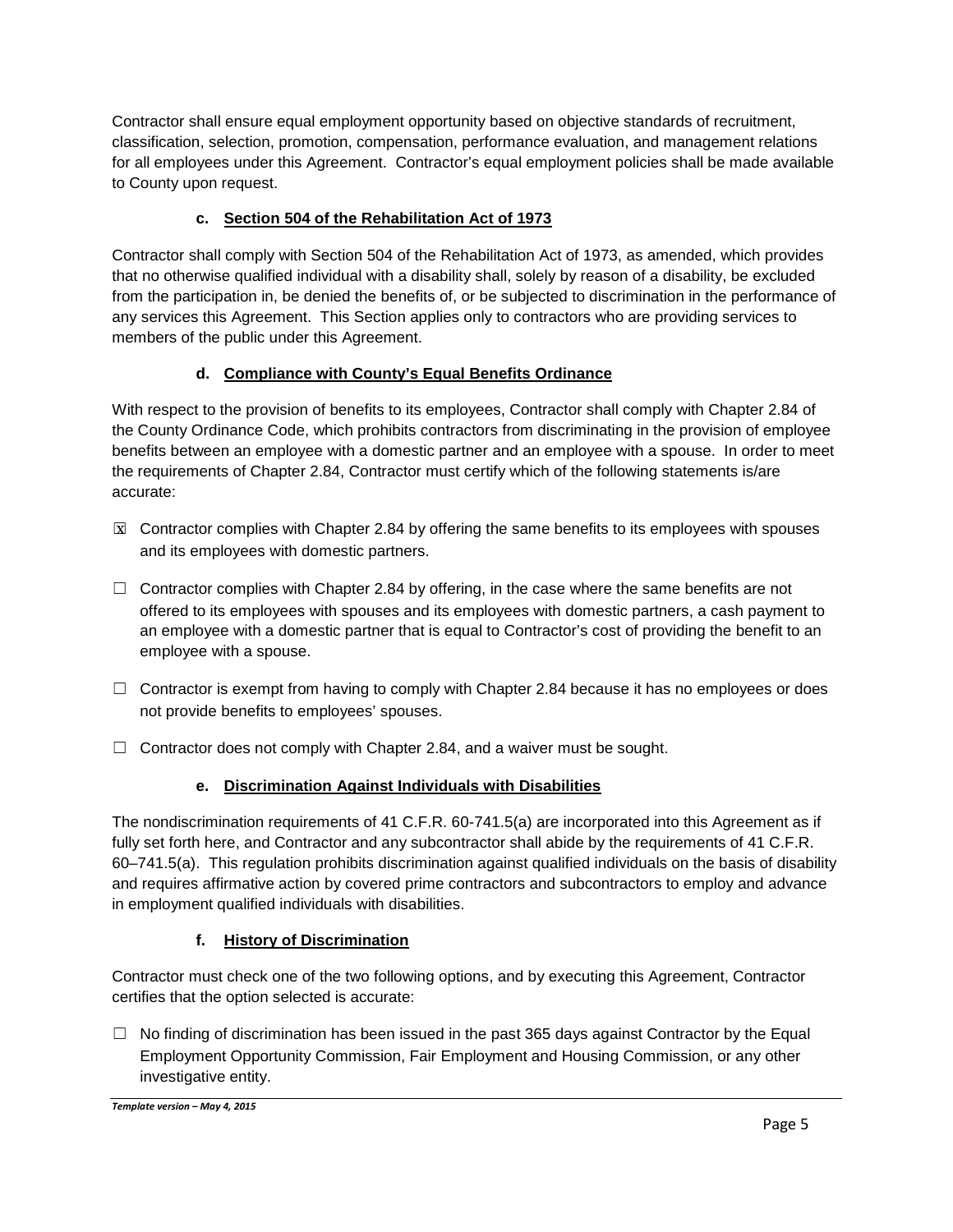$\Box$  Finding(s) of discrimination have been issued against Contractor within the past 365 days by the Equal Employment Opportunity Commission, Fair Employment and Housing Commission, or other investigative entity. If this box is checked, Contractor shall provide County with a written explanation of the outcome(s) or remedy for the discrimination.

## **g. Reporting; Violation of Non-discrimination Provisions**

Contractor shall report to the County Manager the filing in any court or with any administrative agency of any complaint or allegation of discrimination on any of the bases prohibited by this Section of the Agreement or Section 12, above. Such duty shall include reporting of the filing of any and all charges with the Equal Employment Opportunity Commission, the Fair Employment and Housing Commission, or any other entity charged with the investigation or adjudication of allegations covered by this subsection within 30 days of such filing, provided that within such 30 days such entity has not notified Contractor that such charges are dismissed or otherwise unfounded. Such notification shall include a general description of the circumstances involved and a general description of the kind of discrimination alleged (for example, gender-, sexual orientation-, religion-, or race-based discrimination).

Violation of the non-discrimination provisions of this Agreement shall be considered a breach of this Agreement and subject the Contractor to penalties, to be determined by the County Manager, including but not limited to the following:

- i. termination of this Agreement;
- ii. disqualification of the Contractor from being considered for or being awarded a County contract for a period of up to 3 years;
- iii. liquidated damages of \$2,500 per violation; and/or
- iv. imposition of other appropriate contractual and civil remedies and sanctions, as determined by the County Manager.

To effectuate the provisions of this Section, the County Manager shall have the authority to offset all or any portion of the amount described in this Section against amounts due to Contractor under this Agreement or any other agreement between Contractor and County.

## **12. Compliance with County Employee Jury Service Ordinance**

Contractor shall comply with Chapter 2.85 of the County's Ordinance Code, which states that Contractor shall have and adhere to a written policy providing that its employees, to the extent they are full-time employees and live in San Mateo County, shall receive from the Contractor, on an annual basis, no fewer than five days of regular pay for jury service in San Mateo County, with jury pay being provided only for each day of actual jury service. The policy may provide that such employees deposit any fees received for such jury service with Contractor or that the Contractor may deduct from an employee's regular pay the fees received for jury service in San Mateo County. By signing this Agreement, Contractor certifies that it has and adheres to a policy consistent with Chapter 2.85. For purposes of this Section, if Contractor has no employees in San Mateo County, it is sufficient for Contractor to provide the following written statement to County: "For purposes of San Mateo County's jury service ordinance, Contractor certifies that it has no full-time employees who live in San Mateo County. To the extent that it hires any such employees during the term of its Agreement with San Mateo County, Contractor shall adopt a policy that complies with Chapter 2.85 of the County's Ordinance Code." The requirements of Chapter 2.85 do not apply if this Agreement's total value listed Section 3, above, is less than one-hundred thousand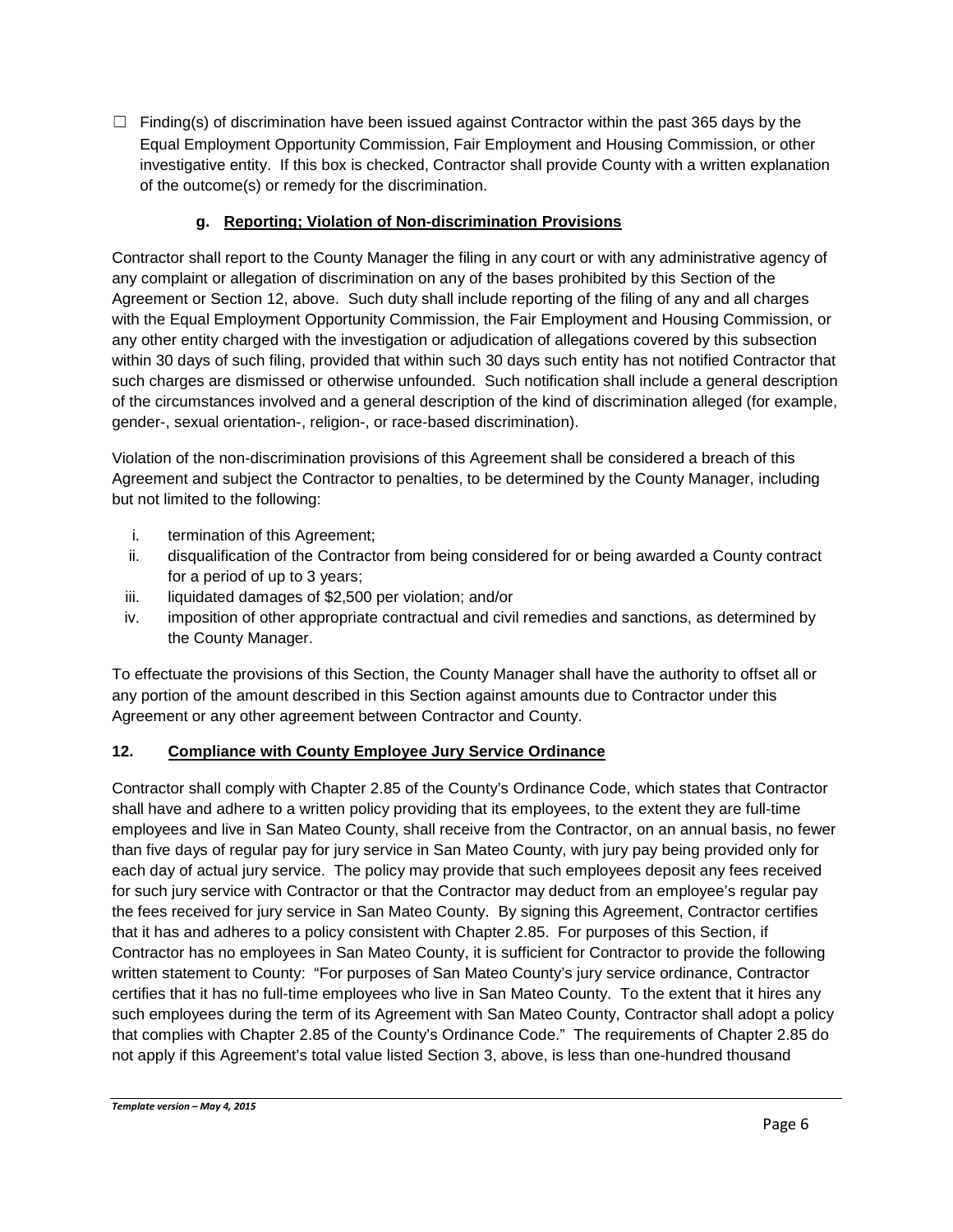dollars (\$100,000), but Contractor acknowledges that Chapter 2.85's requirements will apply if this Agreement is amended such that its total value meets or exceeds that threshold amount.

# **13. Retention of Records; Right to Monitor and Audit**

(a) Contractor shall maintain all required records relating to services provided under this Agreement for three (3) years after County makes final payment and all other pending matters are closed, and Contractor shall be subject to the examination and/or audit by County, a Federal grantor agency, and the State of California.

(b) Contractor shall comply with all program and fiscal reporting requirements set forth by applicable Federal, State, and local agencies and as required by County.

(c) Contractor agrees upon reasonable notice to provide to County, to any Federal or State department having monitoring or review authority, to County's authorized representative, and/or to any of their respective audit agencies access to and the right to examine all records and documents necessary to determine compliance with relevant Federal, State, and local statutes, rules, and regulations, to determine compliance with this Agreement, and to evaluate the quality, appropriateness, and timeliness of services performed.

# **14. Merger Clause; Amendments**

This Agreement, including the Exhibits and Attachments attached to this Agreement and incorporated by reference, constitutes the sole Agreement of the parties to this Agreement and correctly states the rights, duties, and obligations of each party as of this document's date. In the event that any term, condition, provision, requirement, or specification set forth in the body of this Agreement conflicts with or is inconsistent with any term, condition, provision, requirement, or specification in any Exhibit and/or Attachment to this Agreement, the provisions of the body of the Agreement shall prevail. Any prior agreement, promises, negotiations, or representations between the parties not expressly stated in this document are not binding. All subsequent modifications or amendments shall be in writing and signed by the parties.

## **15. Controlling Law; Venue**

The validity of this Agreement and of its terms, the rights and duties of the parties under this Agreement, the interpretation of this Agreement, the performance of this Agreement, and any other dispute of any nature arising out of this Agreement shall be governed by the laws of the State of California without regard to its choice of law or conflict of law rules. Any dispute arising out of this Agreement shall be venued either in the San Mateo County Superior Court or in the United States District Court for the Northern District of California.

## **16. Notices**

Any notice, request, demand, or other communication required or permitted under this Agreement shall be deemed to be properly given when both: (1) transmitted via facsimile to the telephone number listed below or transmitted via email to the email address listed below; and (2) sent to the physical address listed below by either being deposited in the United States mail, postage prepaid, or deposited for overnight delivery, charges prepaid, with an established overnight courier that provides a tracking number showing confirmation of receipt.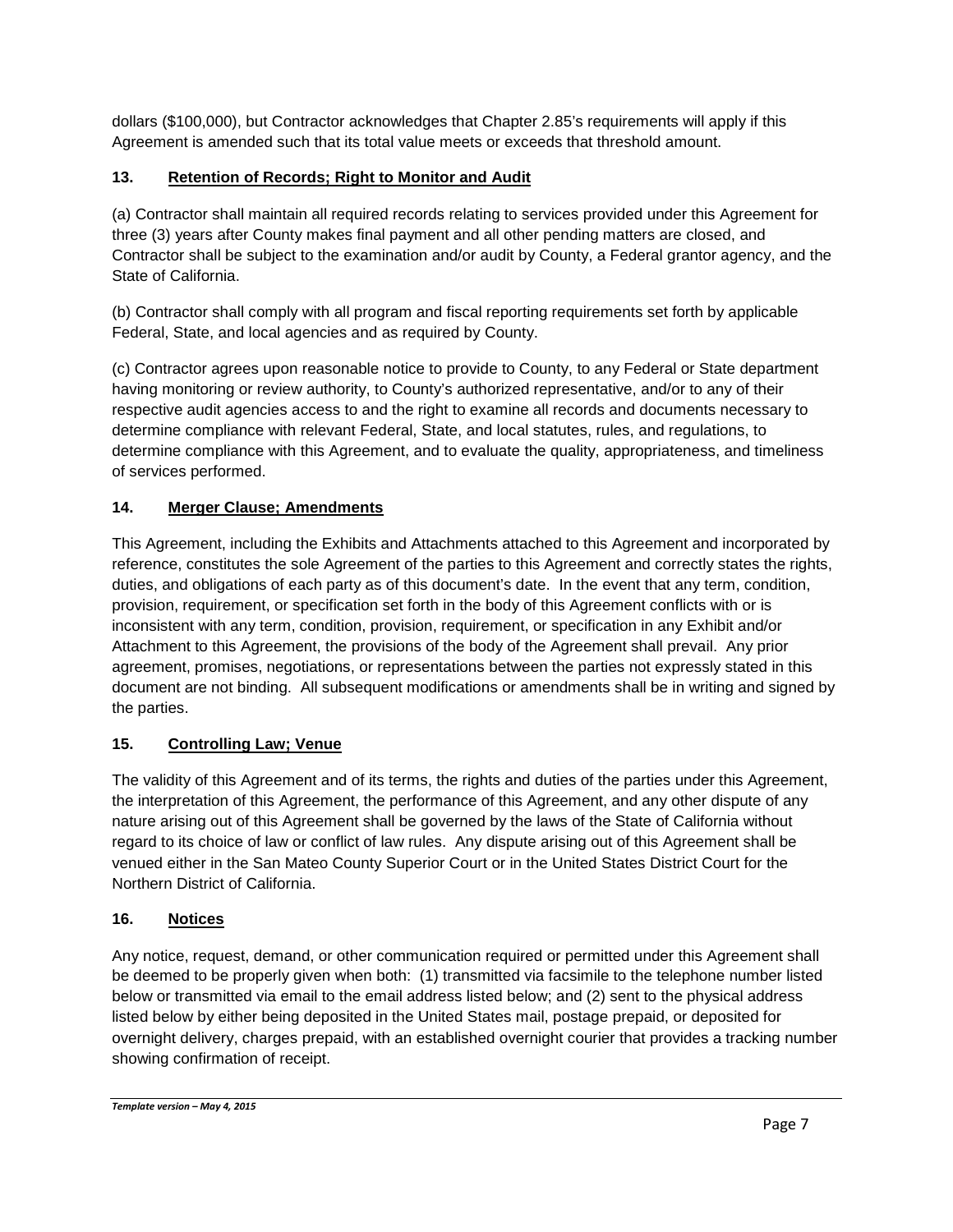In the case of County, to: with a copy to:

Jim Porter, Director County of San Mateo Public Works 555 County Center, Fifth Floor Redwood City, CA 94063

In the case of Contractor, to:

Trent Neuhausel, Principal Jtec HCM, Inc. 1300 Clay Street, Suite 800 Oakland, CA 94612

Theresa Yee, Capital Projects Manager County of San Mateo Public Works 555 County Center, Fifth Floor Redwood City, CA 94063

#### **17. Electronic Signature**

If both County and Contractor wish to permit this Agreement and future documents relating to this Agreement to be digitally signed in accordance with California law and County's Electronic Signature Administrative Memo, both boxes below must be checked. Any party that agrees to allow digital signature of this Agreement may revoke such agreement at any time in relation to all future documents by providing notice pursuant to this Agreement.

For County: **x** If this box is checked by County, County consents to the use of electronic signatures in relation to this Agreement.

For Contractor:  $\mathbb Z$  If this box is checked by Contractor, Contractor consents to the use of electronic signatures in relation to this Agreement.

\* \* \*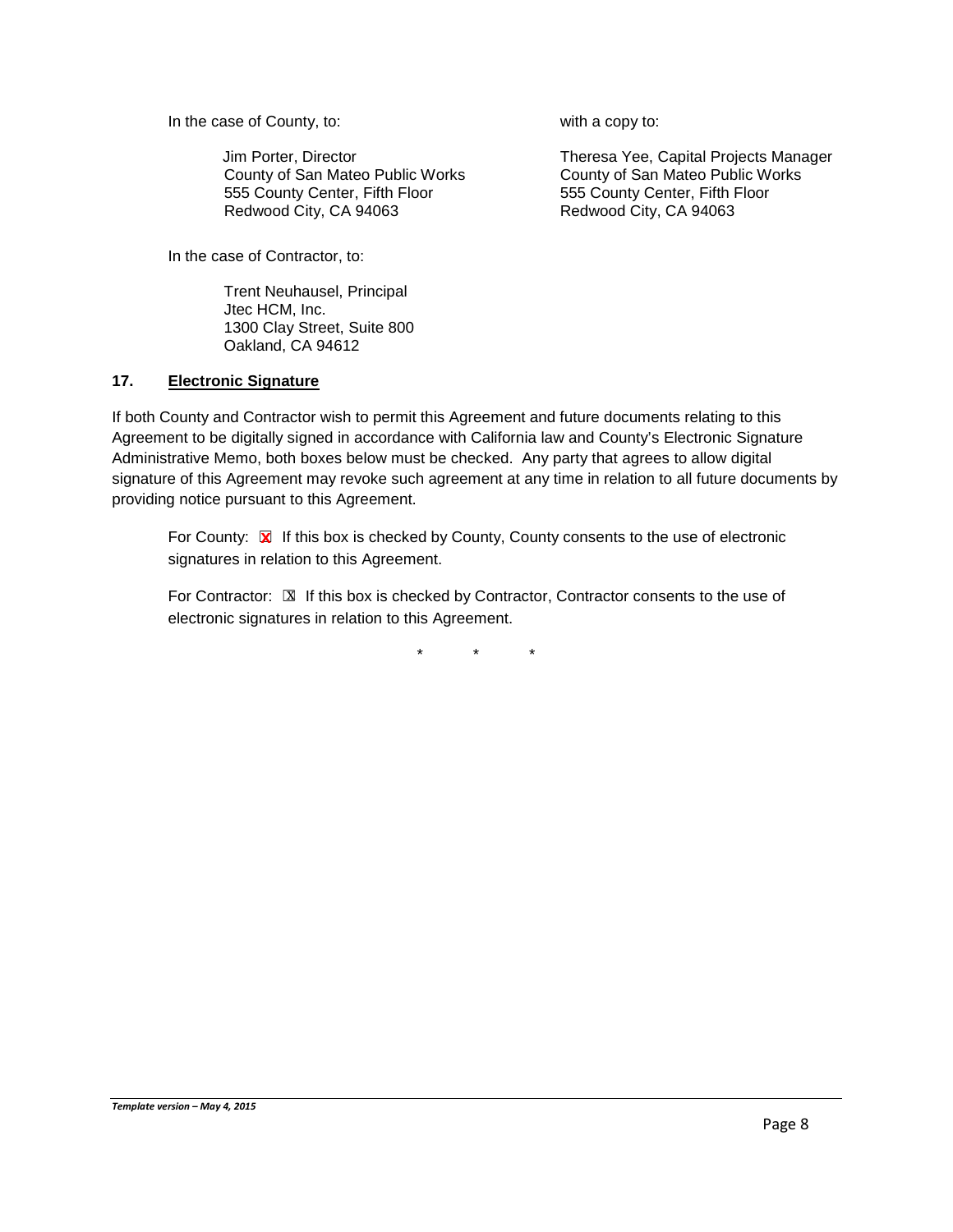In witness of and in agreement with this Agreement's terms, the parties, by their duly authorized representatives, affix their respective signatures:

#### **RECOMMENDED AND APPROVED AS TO CONTENT:**

#### **SAN MATEO BOARD OF SUPERVISORS:**

**President** 

By

By

#### **APPROVED AS TO FORM:**

OFFICE OF THE COUNTY COUNSEL

#### **CONTRACTOR**

**Signature** 

Typed Name Trent Neuahusel

Title of Individual Principal, Northen California

Plentil P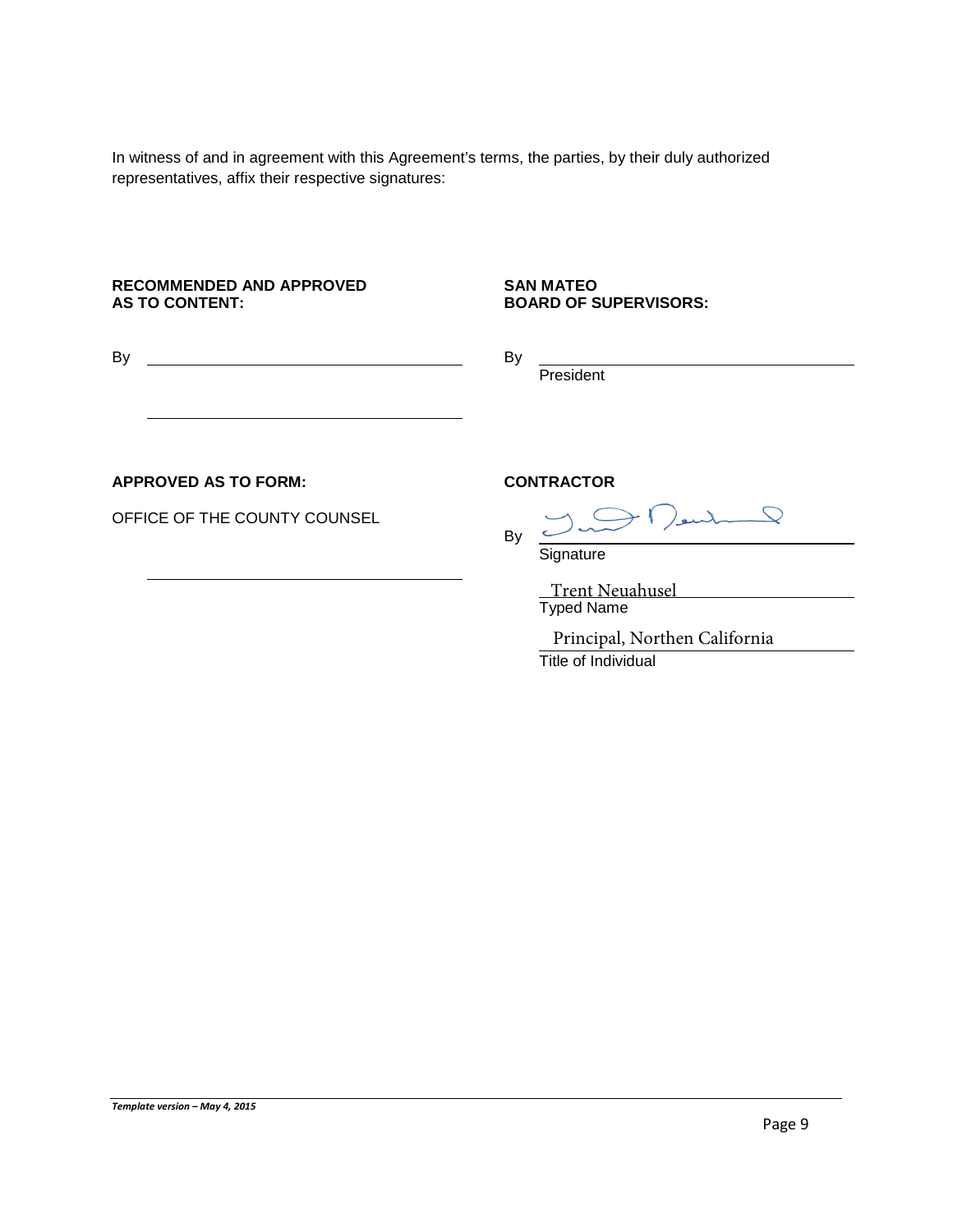#### **Exhibit A**

In consideration of the payments set forth in Exhibit B, Contractor shall provide the following services:

#### Owner's Representative Services

- Coordination of logistics and communications between the County, stakeholders, the designbuild entity and their consultants,
- Facilitate compliance elements,
- Document tracing and assistance as needed for planning, coordination, scheduling and budgeting of the project,
- Provide guidance, input and representation for Owner project meetings,
- Work in collaboration with all team players,
- Analyze all of the Owner/User needs and provide recommendations to management,
- Organize and prioritize needs in consultation with Owner,
- Review Contractor-initiated change order requests and prepare recommendation for Owner's approval,
- Serve as point of contact to coordinate change order requests initiated by Owner, and
- Coordinate with Public Work and Calfire Staff to evaluate the impact of proposed project on existing operations.

#### Construction Phase

Work shall include, but is not limited to:

- Provide supervision of General Contractor and assigned subcontractors for contract compliance,
- Chair regular progress meetings with Project Team and Contractors,
- Resolve problems and maintain communication,
- Coordinate Owner operations with contractors to minimize impacts,
- Assist Project Team/Owner with coordination of all Division 1 requirements,
- Enforce General Contractor agreement,
- Plan ahead to avoid problems,
- Research, analyze, record and recommend solutions for final decision by Owner,
- Assist the Project Team in obtaining building permits,
- Assist in production of an Owner budget control report,
- Review all Contractor bills and lien releases,
- Provide RFI, submittal and change order review, analysis and recommendation,
- Coordinate quality control inspections,
- Ensure General Contractor conducts safety meetings to federal, state and Owner guidelines,
- Coordinate special inspections and testing as required,
- Assist in the coordination of all inspections,
- Provide liaison issues concerning discovery and abatement of hazardous materials and handling,
- Provide liaison between General Contractor/Public Work and Environmental Health for compliance items,
- Review inspection reports and ensure necessary corrections are made,
- Assist Engineering/Maintenance Department in building service shutdowns, checkout of new systems and equipment for readiness and initial startup and testing and training,
- Assist and/or coordinate Owner furnished items,
- Assist General Contractor in securing Substantial Completion and Building Occupancy, and
- Coordinate comprehensive Final Punch List with Architect, IOR and General Contractor.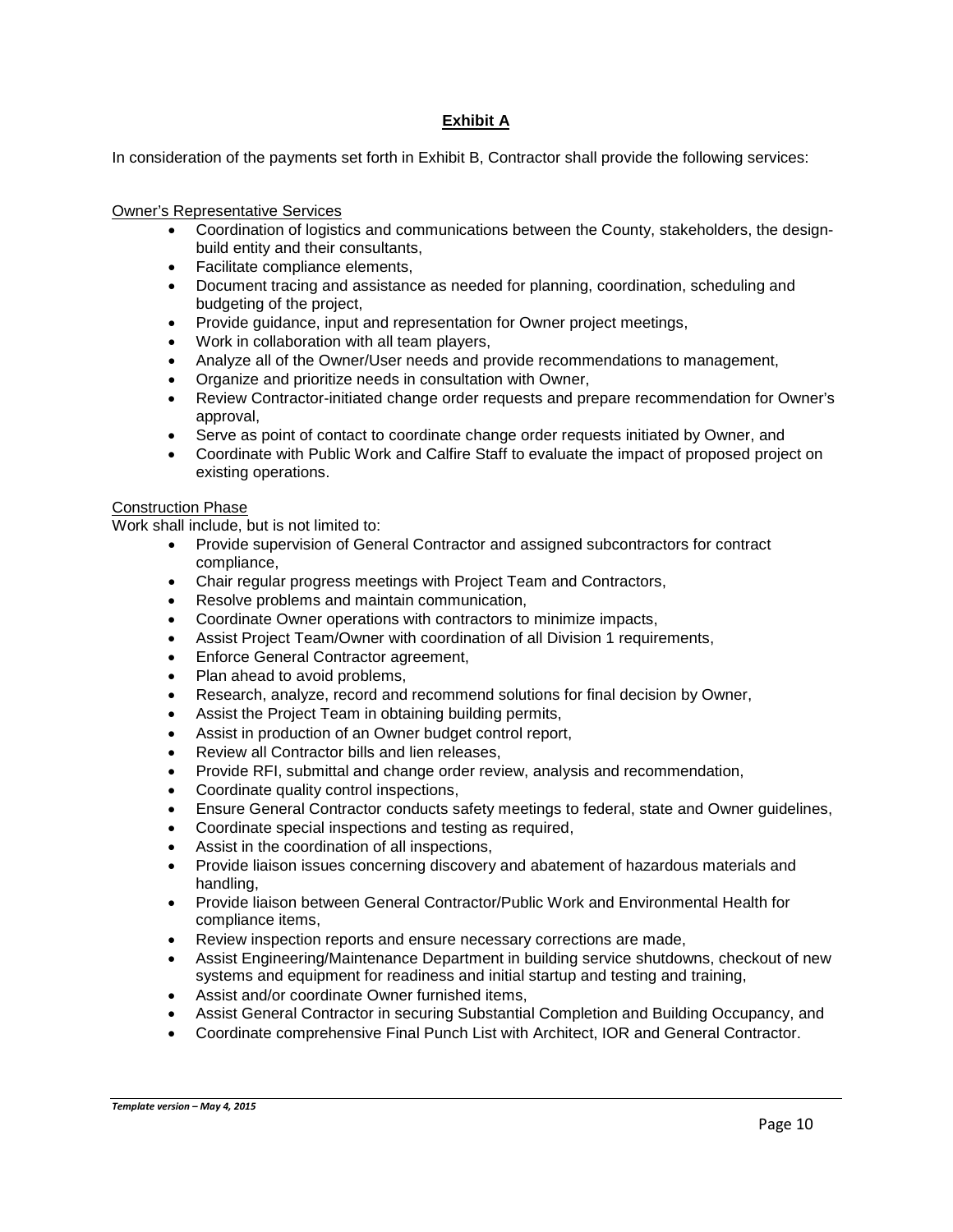#### Post Construction Phase

Work shall include, but is not limited to:

- Manage completion of Final Punch List,
- Secure warranties from Contractors,
- Secure all final inspections,
- Make recommendation regarding final payment to Contractors,
- Obtain final lien releases from all Subcontractors and suppliers via General Contractor,<br>• Make recommendations for resolution of all change orders.
- Make recommendations for resolution of all change orders,
- Assist design team in finalization of as-built drawings,
- Secure all O&M and critical project data from contractors in specified bound volumes,
- Assist with equipment installation and Owner move-in,
- Troubleshoot operating problems, and
- Assist Owner with warranty work during warranty period and enforcement of warranties.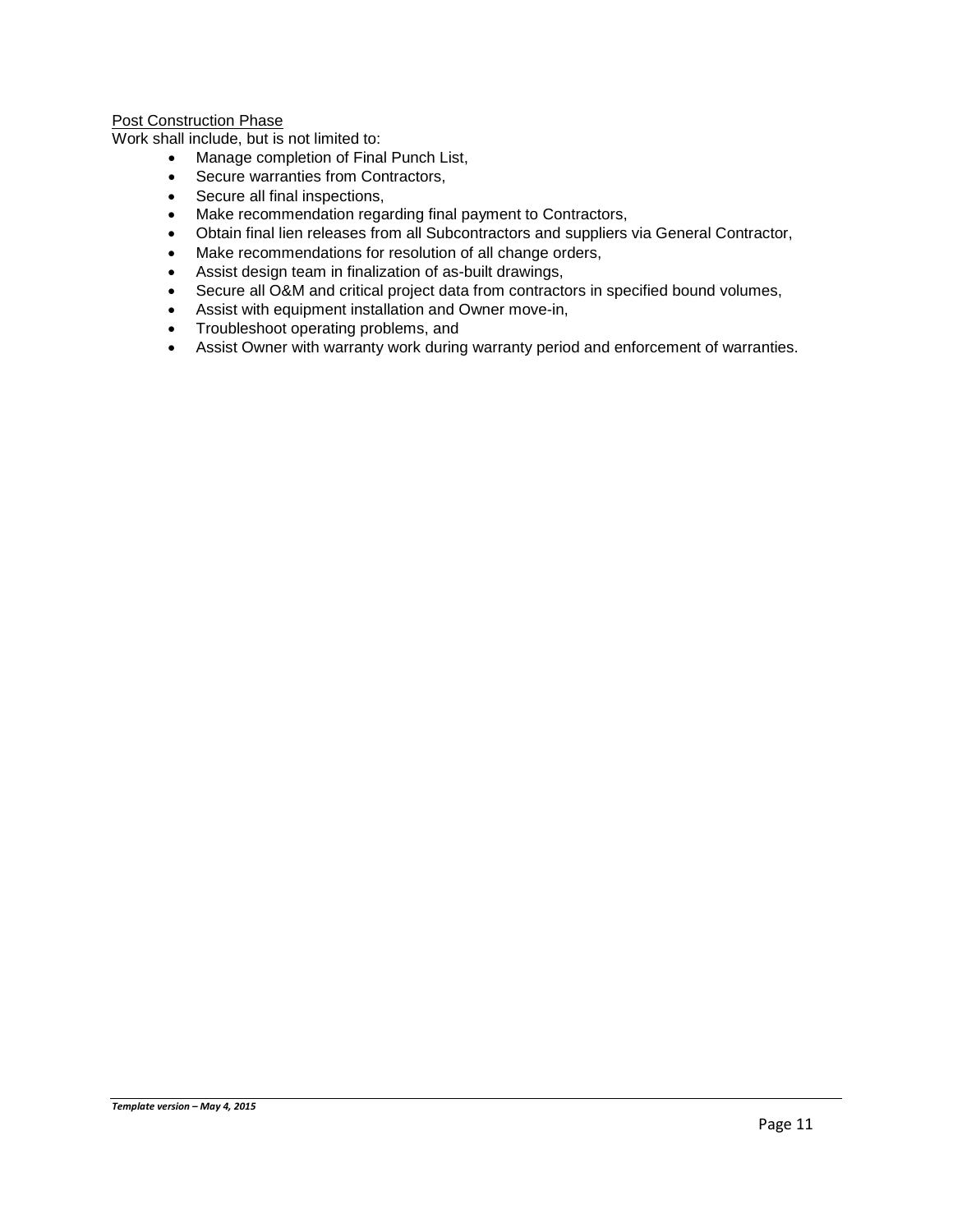#### **Exhibit B**

In consideration of the services provided by Contractor described in Exhibit A and subject to the terms of the Agreement, County shall pay Contractor based on the following fee schedule and terms:

Proposed fees are for a Not-To-Exceed value, to be billed monthly for actual hours incurred by approved Jtec HCM, Inc. staff. Monies not expended under this proposed fee will not be billed.

All fees are payable on a monthly basis. Monthly bills are due within 30 days of receipt, and Jtec HCM, Inc*.* reserves the right to stop work if not paid within 30 days.

The fee for services will be billed at the hourly rates stated below:

(The proposed rates for this project listed below as 2016 and 2017 are significantly lower the CM RFP Response dated June 17, 2015. The below rate adjustments only apply to the Skylonda Fire Station project.)

| <b>Labor Rate</b>          | <b>RFP Rate</b> | 2016  | 2017  |
|----------------------------|-----------------|-------|-------|
| Sr. PM / Principal         | \$185           | \$165 | \$167 |
| <b>Construction Manger</b> | \$165           | \$155 | \$160 |
| Project Engineer           | \$120           | \$115 | \$115 |

Please see attached Exhibit C Work Plan dated February 24, 2016 for proposed personnel, estimated monthly hours and Not-To-Exceed (N.T.E.) proposed monthly fees through 2017.